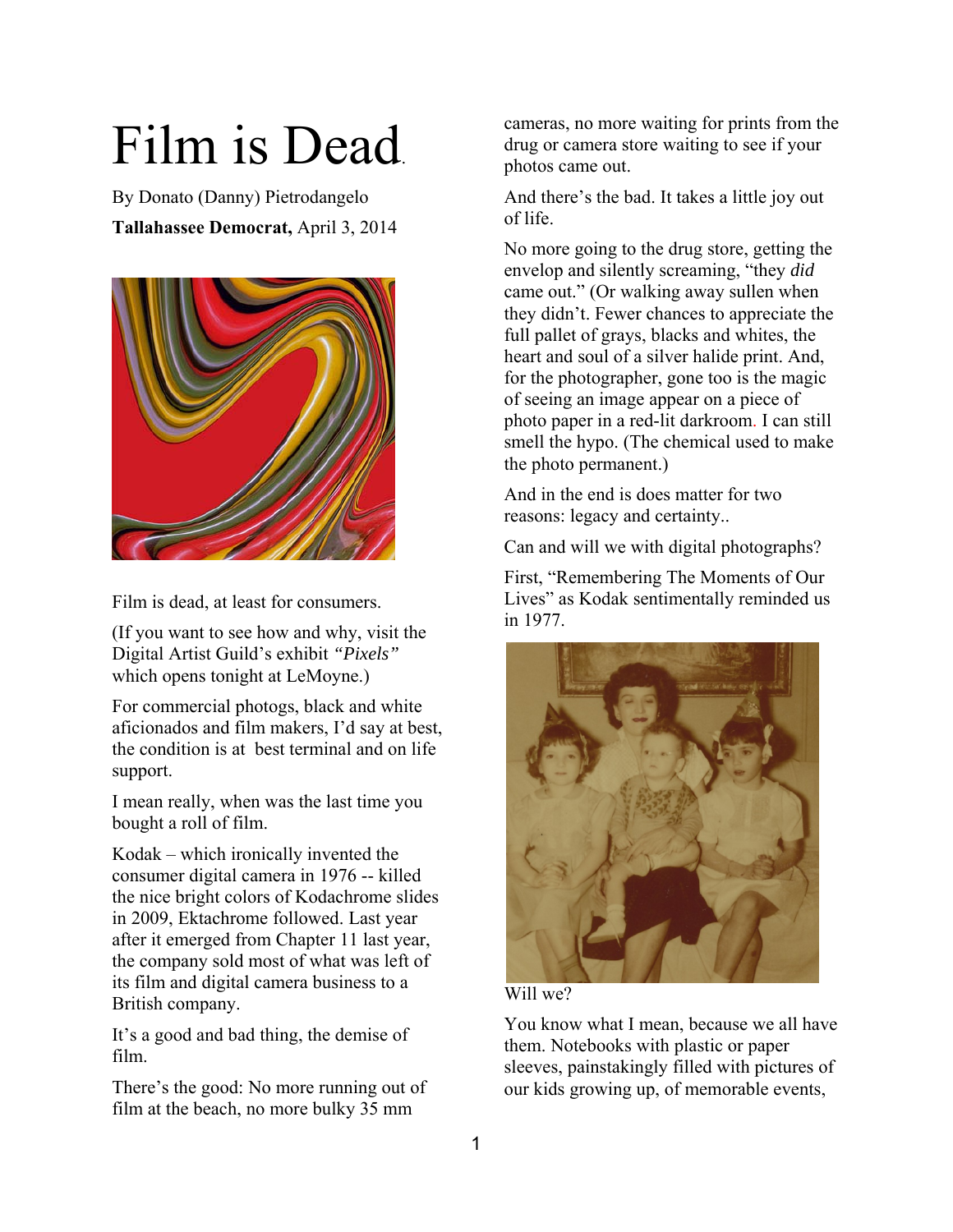of friends goofing around, extraordinary places we visited. They have faded group pictures of great-grandmothers and great uncles who had just passed through Ellis Island. Your father standing proudly in his Army uniform. Some of those hand-colored – frequently bizarrely – fashionable in the 30's and 40's.

Then there's Photoshop. Sad but true, no longer can you take a picture as fact. In the digital darkroom you can alter reality: eliminate an ex from a family portrait, add a beautiful sunset to your shot at the beach, remove a blemish or two – shave a few pounds off of Melissa McCarthy. I do it.

Keep in mind though, photo manipulation is



They are something you can hold in your hand. Something you want to leave for your kids. Something -- especially, if you came age in the 60s, that's hilarious or embarrassing or both. Also gone is the fun of mistakes – people making a faces at the camera; cutting off someone's head.

Now those get deleted. Easy. Just press the garbage can icon.You shot a hundred more. You never needed to worry about running out of film – everything is saved on a little piece of plastic or your cell phone.

But what do you do with the keepers? Leave them in the camera or copy them to your computer when and if you get around to it.

Where's the legacy? Where's Uncle Harold's slide show of his vacation?

Uploading or texting a new photo is a great way to instantly share. But what happens to that new photo when it becomes an old photo? "It's somewhere on my hard drive.

We're leaving holes in history.

as old as the medium. . Double exposures, solarization. Those hand-colored photographs – frequently bizarrely – fashionable in the 30's and 40'sAnd, the stuff of every adolescent boy's dreams – calendar "girls" of the 50s and *Playboy*  models -- you think they all had perfect skin and curves? Airbrushing helped. As it helped the Soviets "disappear" someone from a photograph who had fallen out of favor with the party.

Going back to the positives; and this is a big one: Digital has democratized photography.

Anyone and everyone can take pictures. Given, nine out of 10 people in the US have cell phones and most all of those cell phones have cameras, that's a whole lot of picture taking. Given the law of averages, some of them will be great photos.

With digital, it's not about the equipment; it's about creativity and immediacy. Something newsworthy happens. You know about it in minutes. Grandparents see the